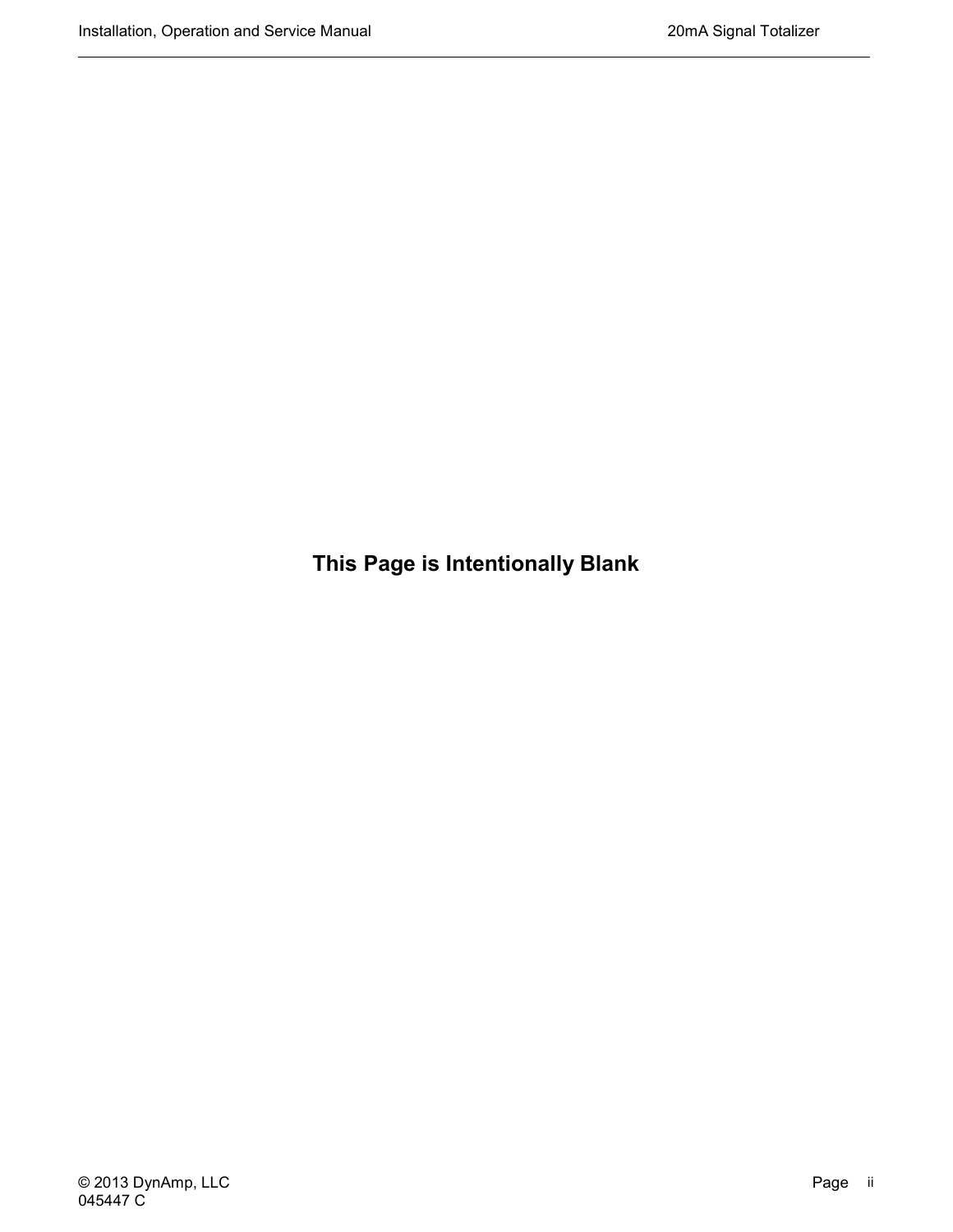### **DynAmp, LLC WARRANTY**

Items and components manufactured by Seller for permanent installation are warranted for two (2) years from the date of shipment.

Items and components manufactured by Seller for portable and temporary use in more than one location are warranted to be free from defects in material and workmanship for a period of eighteen (18) months from the date of shipment.

Items and components not manufactured and resold by Seller are warranted by their manufacturer.

Warranty repair shall be, at DynAmp's option, in the form of repair or replacement of the defective items or components. Concerning warranty repairs, DynAmp will be responsible for DynAmp provided time, material and transportation costs (shipping or travel). Actual method of warranty repair / correction will be determined by DynAmp at DynAmp's sole option. Such warranty repair shall constitute a fulfillment of all DynAmp, LLC liabilities in respect to said items and components. In no event shall DynAmp, LLC be liable for consequential damages.

Information in this document is subject to change without notice.

© 2011, 2013, 2014 DynAmp, LLC. All rights reserved.

Reproduction in any manner whatsoever for purposes other than installation, operation, or service by the purchaser or end user without the written permission of the DynAmp, LLC is strictly forbidden.

This manual is part of the complete set of product documentation that includes installation, operation, and service instructions, drawings and test results. Users should evaluate the information in the context of the complete set of product documentation and their particular applications. DynAmp, LLC assumes no liability for any incidental, indirect, or consequential damages arising form the use of this documentation.

While all information presented is believed to be reliable and in accordance with accepted engineering practices, DynAmp, LLC makes no warranties as to the completeness of the information.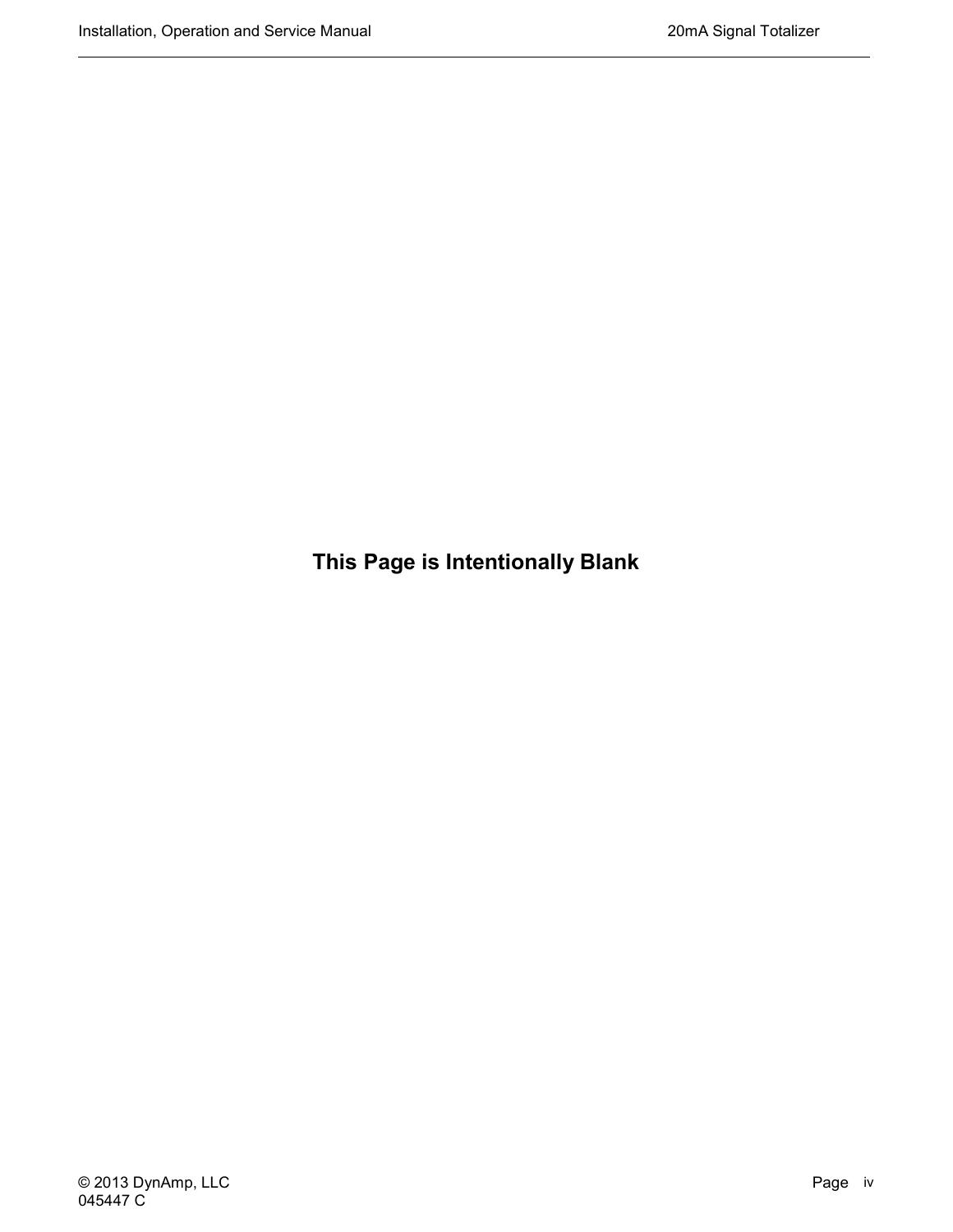## **Hazard Warning!**



**GENERAL**

All installation, maintenance and service must be performed by qualified technicians who are familiar with the warnings and instructions of this manual.

Use of the equipment in a manner not specified by the manufacturer can impair the protection provided within.

DynAmp does not assume liability for the customer's failure to comply with the rules and requirements provided in this manual.



This equipment is intended for indoor use. The ambient temperature must not exceed 70 °C.

For mounting considerations that fall outside the recommended specifications provided in this manual, the factory should be contacted for approval.

This unit is rated for installation category III, 300V and pollution degree 2.

#### **Symbol Identification:**

General definitions of safety symbols used on equipment and manual.



Caution/Warning: Refer to accompanying documents for instructions.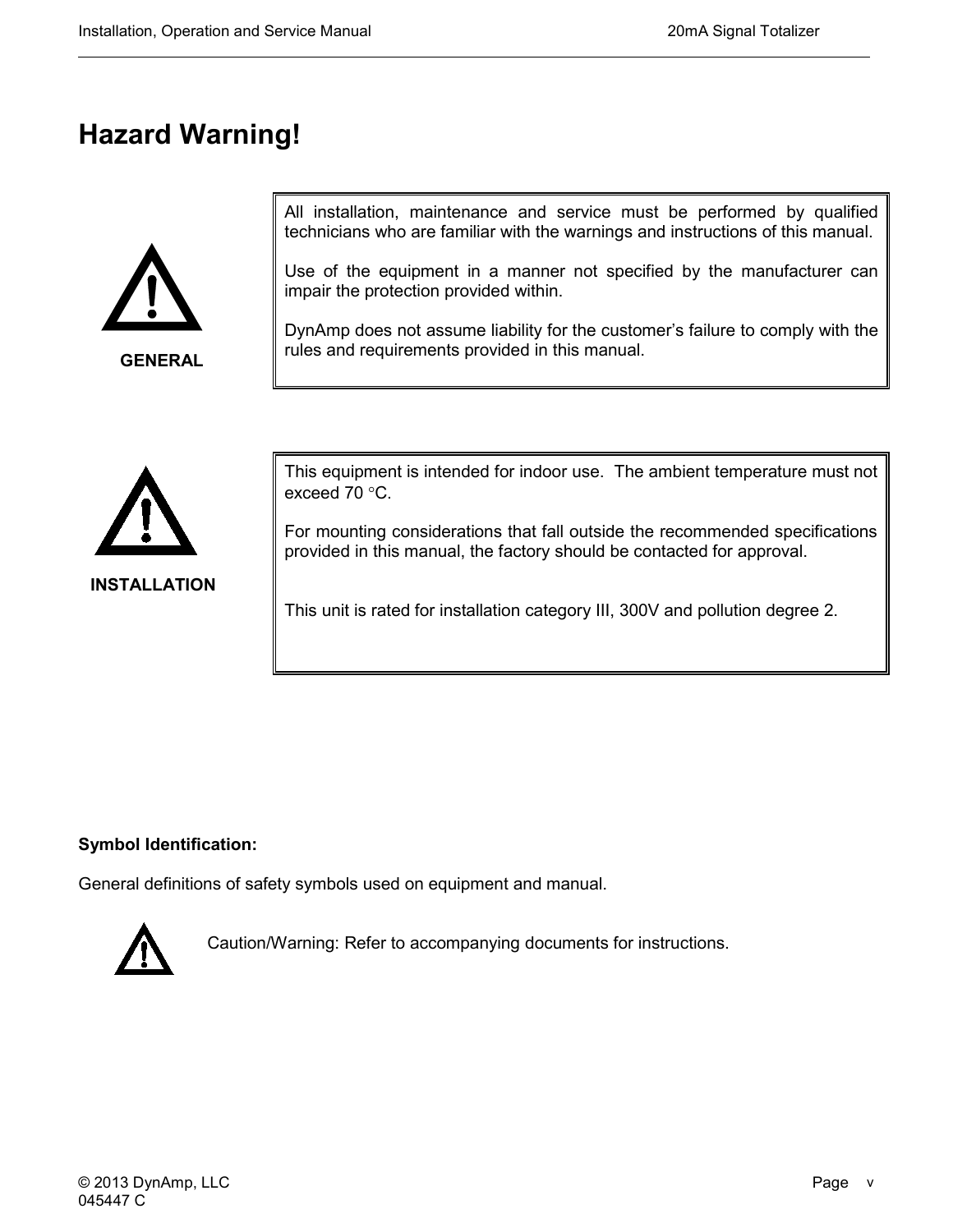## **Safety**

The following are general guidelines that should be followed when installing, operating and servicing of the 20mA Signal Totalizer.

- Qualified technicians who are familiar with the warnings and instructions of this manual should perform all installation, maintenance and service procedures.
- Always follow all local and plant safety procedures.
- Do not place the equipment in the rain, or under water, or submerge any part of the system.
- The equipment is not intrinsically safe. Do not place in explosive atmospheres.
- Use of the equipment in a manner not specified by the manufacturer can impair the protection provided.

DynAmp does not assume liability for the customer's failure to comply with the rules and requirements provided in this manual.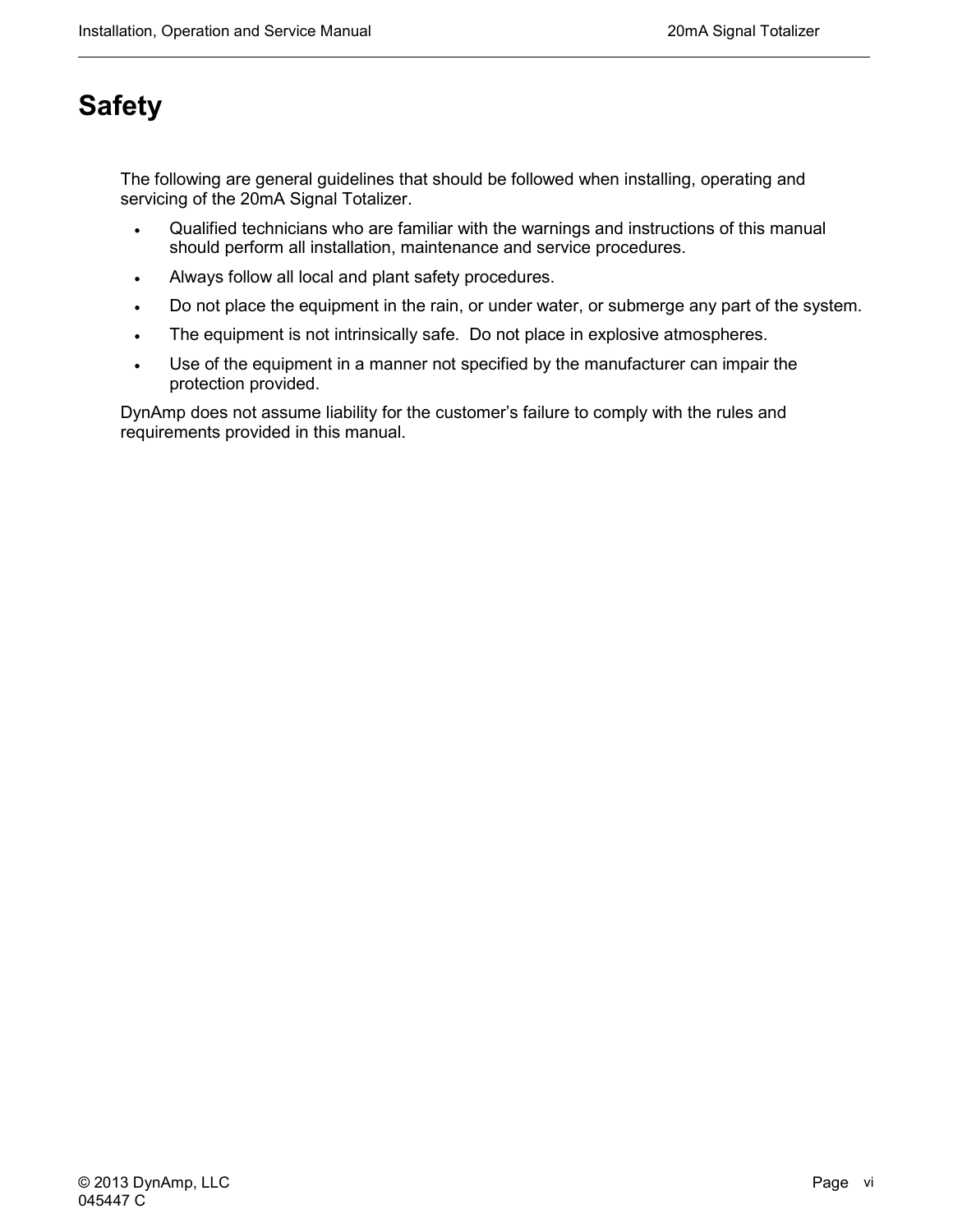### **DynAmp, LLC Customer Support**

For further assistance, contact DynAmp Customer Support at: Americas:

Telephone: +1 614.871.6900 Fax: +1 614.871.6910

8:00 AM to 5:00 PM USA Eastern Time

From last Sunday in October to first Sunday in April – 13:00 GMT to 22:00 GMT

From first Sunday in April to last Sunday in October – 12:00 GMT to 21:00 GMT

Europe:

Telephone: +41 22.706.1446 Fax: +41 22.706.1311 8:30 AM to 5:00 PM Central European Time From last Sunday in October to first Sunday in April – 7:30 GMT to 16:00 GMT From first Sunday in April to last Sunday in October – 6:30 GMT to 15:00 GMT

After Hours Critical Service Emergency:

Telephone: +1 614.871.6906 5:00 PM to 8:00 AM USA Eastern Time From last Sunday in October to first Sunday in April – 22:00 GMT to 13:00 GMT From first Sunday in April to last Sunday in October – 21:00 GMT to 12:00 GMT

Central e-mail:

[help@dynamp.com](mailto:help@dynamp.com)

DynAmp web:

[www.dynamp.com](http://www.dynamp.com/)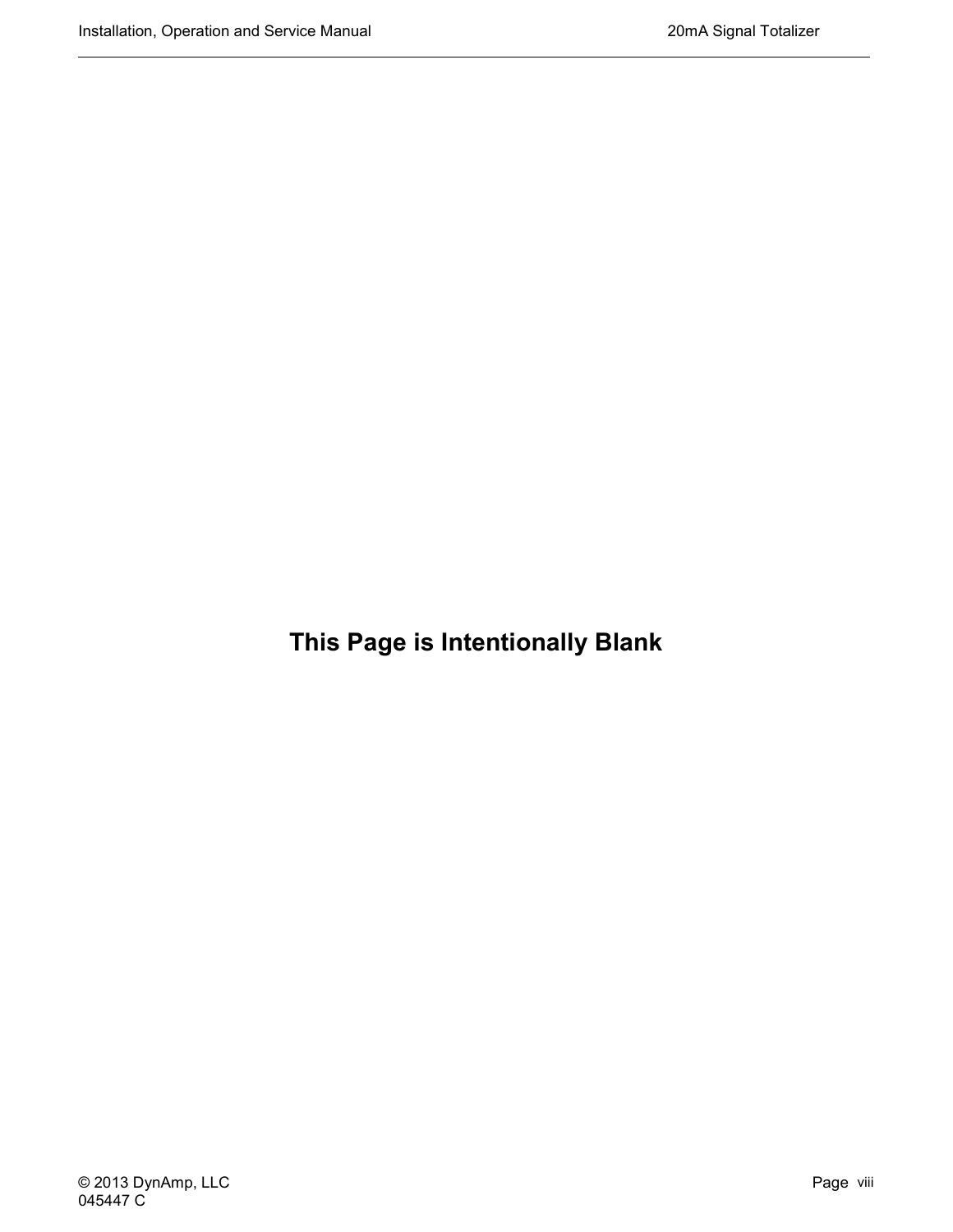### **MANUAL REVISIONS**

| Page              | Rev             | <b>Reason For Revision</b>                                                               | Date           |
|-------------------|-----------------|------------------------------------------------------------------------------------------|----------------|
| all<br>i, 5, 7, 9 | <b>New</b><br>A | ECR 1674/5 Remove references to fixed item numbers /<br>Harmonize name of product        | 04/11<br>11/11 |
| 1, 5, 7.15        | В               | ECO 3290 – Totalizers to uni-directional and include a<br>bidirectional 1Ch shunt module | 10/13          |
| Dwg               | С               | ECR 1946 – Replace drawing 83A109177 - with A rev,                                       | 09/14          |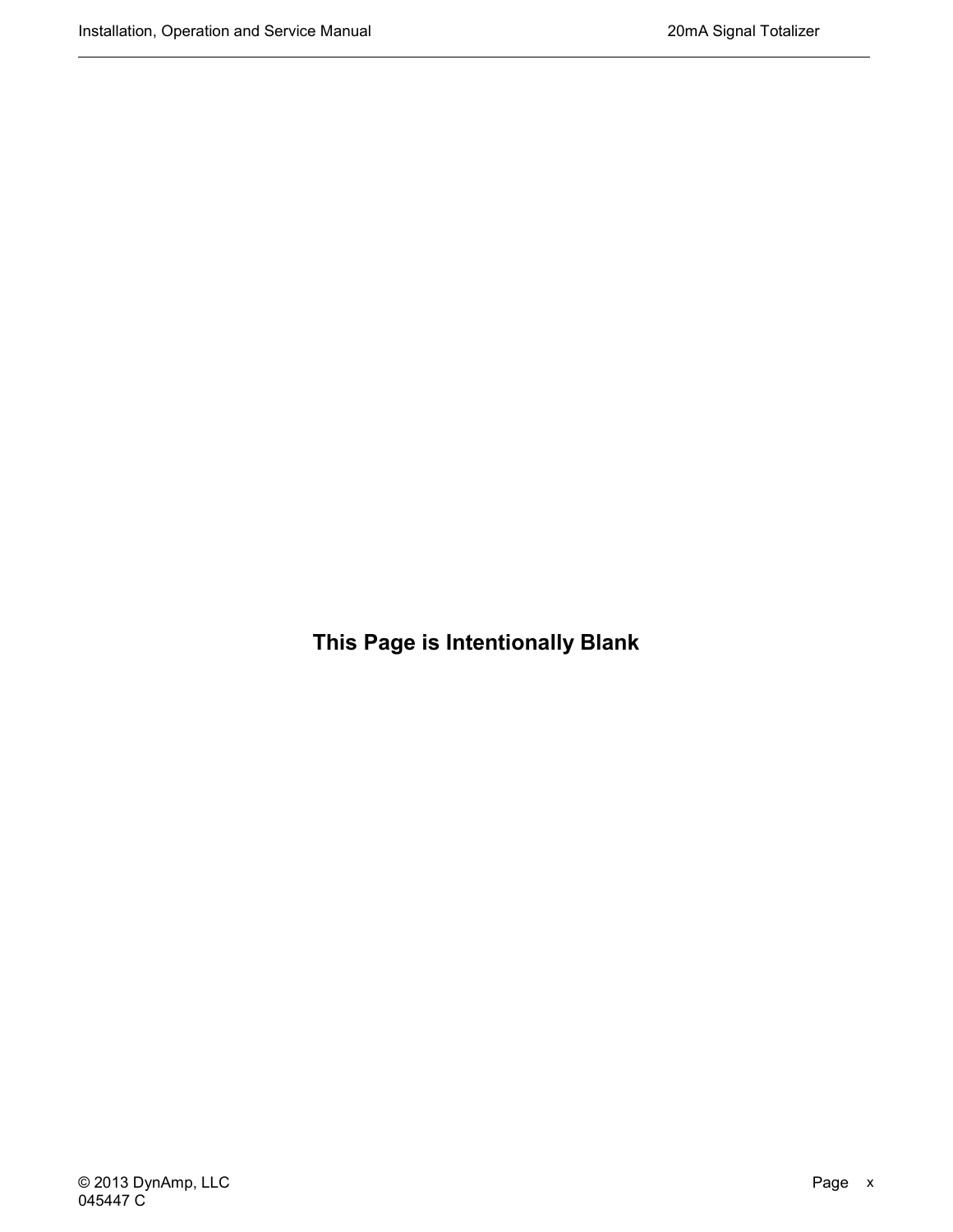### **TABLE OF CONTENTS**

|     | Par. Title | Page |
|-----|------------|------|
|     |            |      |
|     |            |      |
| 2.1 |            |      |
| 2.2 |            |      |
|     |            |      |
|     |            |      |
| 4.1 |            |      |
| 4.2 |            |      |
| 4.3 |            |      |
|     |            |      |
| 5.1 |            |      |
| 5.2 |            |      |
| 5.3 |            |      |
|     |            |      |
|     |            | 13   |

### **TABLES**

| Table Title |  |
|-------------|--|
|             |  |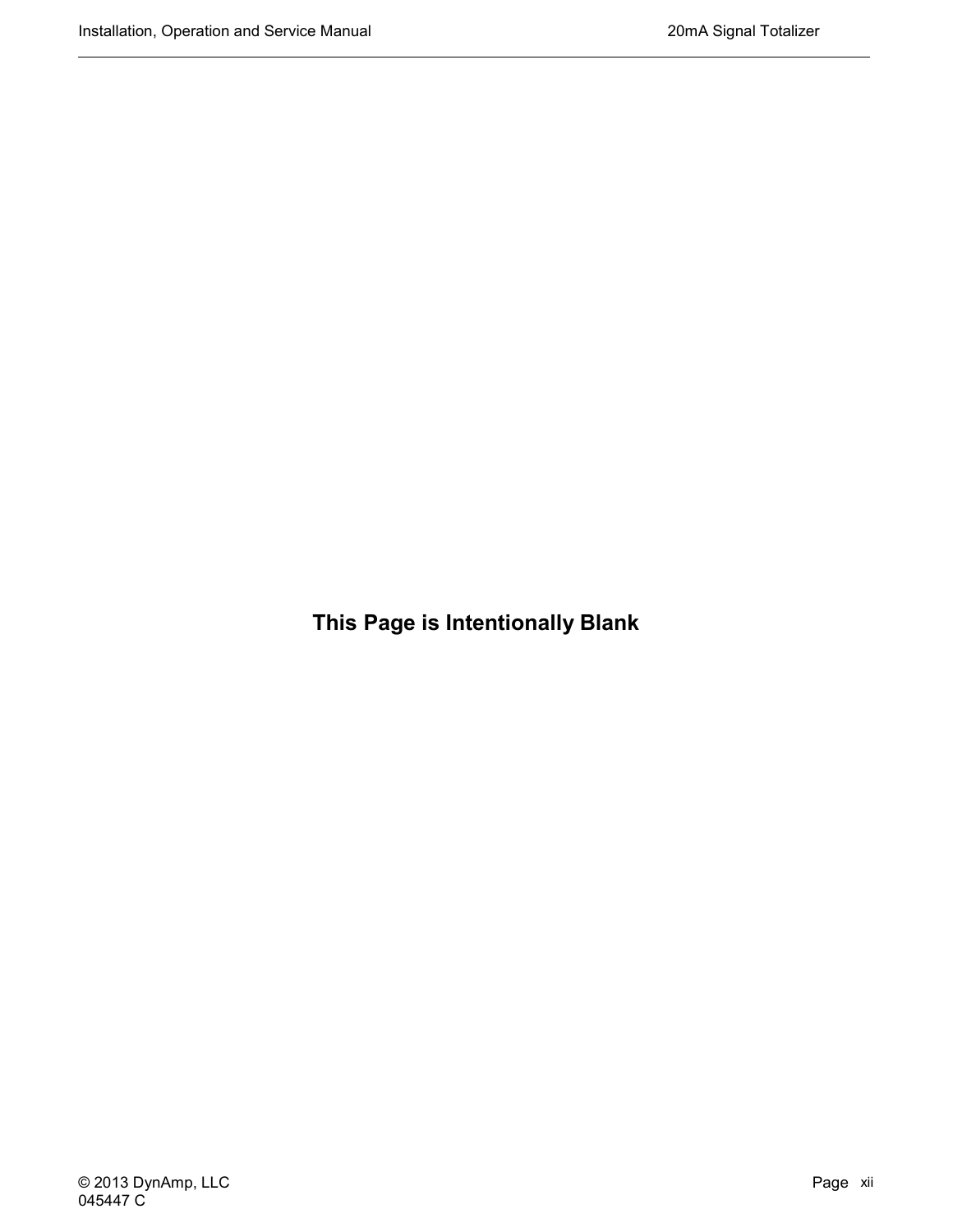## <span id="page-12-0"></span>**1. HANDLING AND STORAGE**

DynAmp products are engineered and manufactured for use in industrial environments. However, they contain sensitive electronic and mechanical components which may be damaged and fail if not handled and stored properly. All products must be handled and stored with the same care as any precision measurement instrument. Severe bumps or jolts may damage internal parts and cause malfunction or premature failure. DynAmp products are designed and assembled with conformal coating, shock mounting, and environmental seals, when appropriate or when specified. However, this protection requires that the product must be properly installed and operational before the protection is fully functional. Therefore, adequate protection from humidity, shock, and temperature must be provided during handling and storage prior to installation.

The handling and storage of equipment must be sufficient to meet the storage temperature and humidity specifications of the product and to prevent any condensation or contact with water or any other liquid. The storage location and container or crate must provide adequate protection from precipitation (rain, snow, ice) and direct water contact. Adequate shelter must be provided to prevent the accumulation of precipitation (rain, snow, ice) and water which can lead to the deterioration or failure of shipping containers or crates and cause water ingress. Storage in coastal or industrial areas subject to salt-laden or corrosive air or areas of wind-driven sand or other abrasive dust must be adequate to prevent the deterioration or failure of shipping containers or crates and cause ingress. Frequent inspection of storage areas and storage containers or crates is required to ensure proper storage conditions are being maintained.

If the shipping container or crate is opened and/or the equipment is removed for inspection prior to installation, the equipment must be repackaged in the original undamaged container or crate in the same manner as it was shipped to prevent environmental damage or placed in a storage location that meets the required environmental and storage conditions.

General product storage temperature and humidity requirements:

Storage Temperature: -40 to 70°C

 -40 to 158°F Storage Humidity: 85%, non-condensing

DynAmp, LLC does not assume liability for the customer's failure to comply with handling and storage requirements.

For further assistance, contact DynAmp customer support.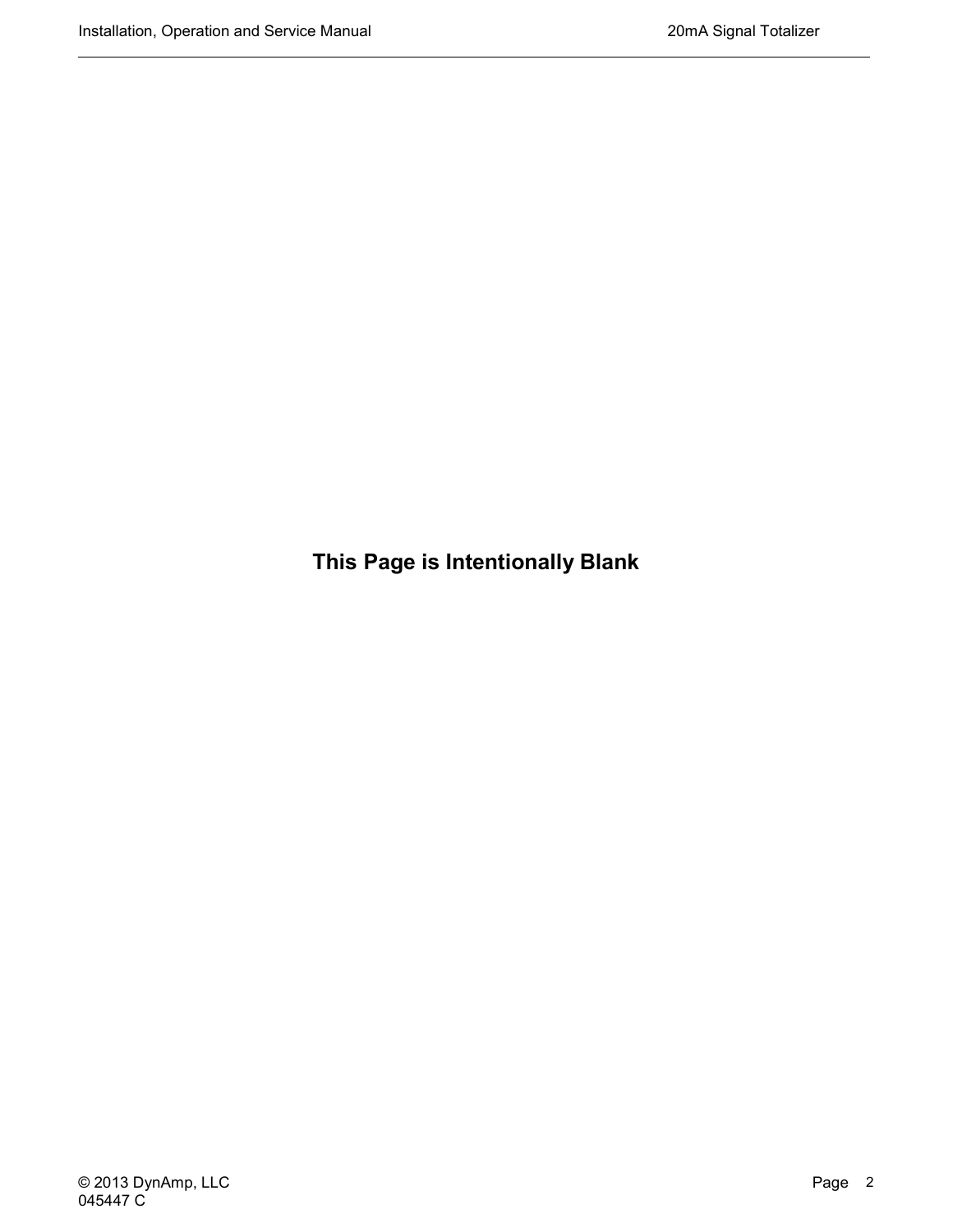# <span id="page-14-0"></span>**2. PRODUCT DESCRIPTION**

### <span id="page-14-1"></span>**2.1 OVERVIEW**

This manual is intended primarily for personnel who install, operate or service the 20mA Signal Totalizer and/or Shunt Module in the field. In this manual "20mA Signal Totalizer" or "Totalizer" is used interchangeably with "Shunt Module". Complete documentation consists of this manual and applicable drawings. Detailed descriptions of the Totalizer, detailed specifications, installation instructions, troubleshooting and service instructions and theory of operation are presented.

The Shunt Module is a single channel, bidirectional unit used to remotely terminate a 20mA loop.

The 20mA Signal Totalizer is a unidirectional unit used to sum 2 to 19 individual 20mA loops. It is available in three versions :

- 2 channel
- 3 to 10 channel
- 11 to 19 channel

The Shunt Module and all Signal Totalizers are passive devices.

#### <span id="page-14-2"></span>**2.2 APPLICATION**

The DynAmp, LLC 20mA Signal Totalizer family is designed to sum together the signal(s) from 20mA loop outputs(s), or to remotely terminate a single 20mA loop.

A unique item number is assigned for each resistance value / channel number version.

Each totalizer is a passive device with mA current inputs and a voltage output. The individual 20mA input signals are connected in parallel through a high-precision, temperature stable resistor. The summed output signal is the voltage drop across the precision resistor.

Each totalizer is housed in a DIN rail mount enclosure. All terminal blocks are finger-safe (IP20 rated). The output is custom-scaled to a customer-specified voltage for a given input. The maximum output voltage is 1Volt full-scale. This minimizes the possibility of errors due to selfheating of the precision resistor.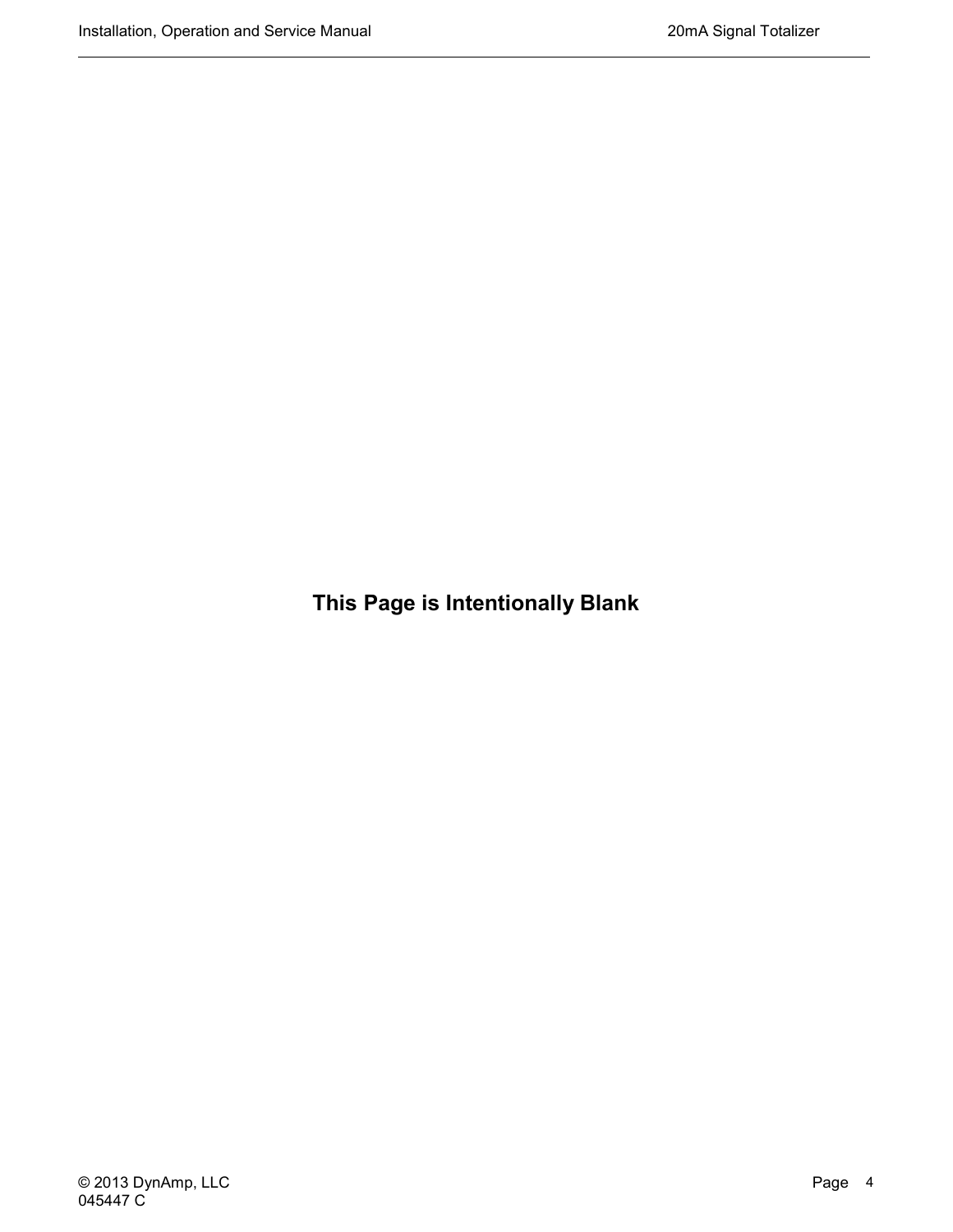## <span id="page-16-0"></span>**3. PRODUCT SPECIFICATIONS**

#### **Dimensions**

| <b>Shunt Module</b>        | $.89'' \times 3.3'' \times 4.20''$ |
|----------------------------|------------------------------------|
|                            | 22.5mm x 79.5mm x 106.7mm          |
| 2 Channel Totalizer        | $.89'' \times 3.3'' \times 4.20''$ |
|                            | 22.5mm x 79.5mm x 106.7mm          |
| 3 to 10 Channel Totalizer  | $1.57$ " x $3.3$ " x $4.20$ "      |
|                            | 39.9mm x 79.5mm x 106.7mm          |
| 11 to 19 Channel Totalizer | $3.14" \times 3.3" \times 4.20"$   |
|                            | 79.8mm x 79.5mm x 106.7mm          |

### **Weight**

| Shunt Module     | $0.3$ lb $(154g)$      |
|------------------|------------------------|
| 2 Channel        | $0.3$ lb $(154g)$      |
| 3 to 10 Channel  | $0.5$ lb $(257g)$      |
| 11 to 19 Channel | 1 $\mathsf{lb}$ (513g) |

### **Temperature**

| <b>Temperature Coefficient</b> | 10 ppm / $\degree$ C (max) |
|--------------------------------|----------------------------|
| <b>Working Temperature</b>     | $-10$ °C to + 70 °C        |

#### **Electrical**

| Signal Input           | 20mA per Channel                                 |
|------------------------|--------------------------------------------------|
| Signal Output 1 & 2    | 0 to 1V (or customer specified full-scale value) |
| Accuracy               | $< 0.1\%$                                        |
| Power Consumption (DC) | $< 1 W$ (typical)                                |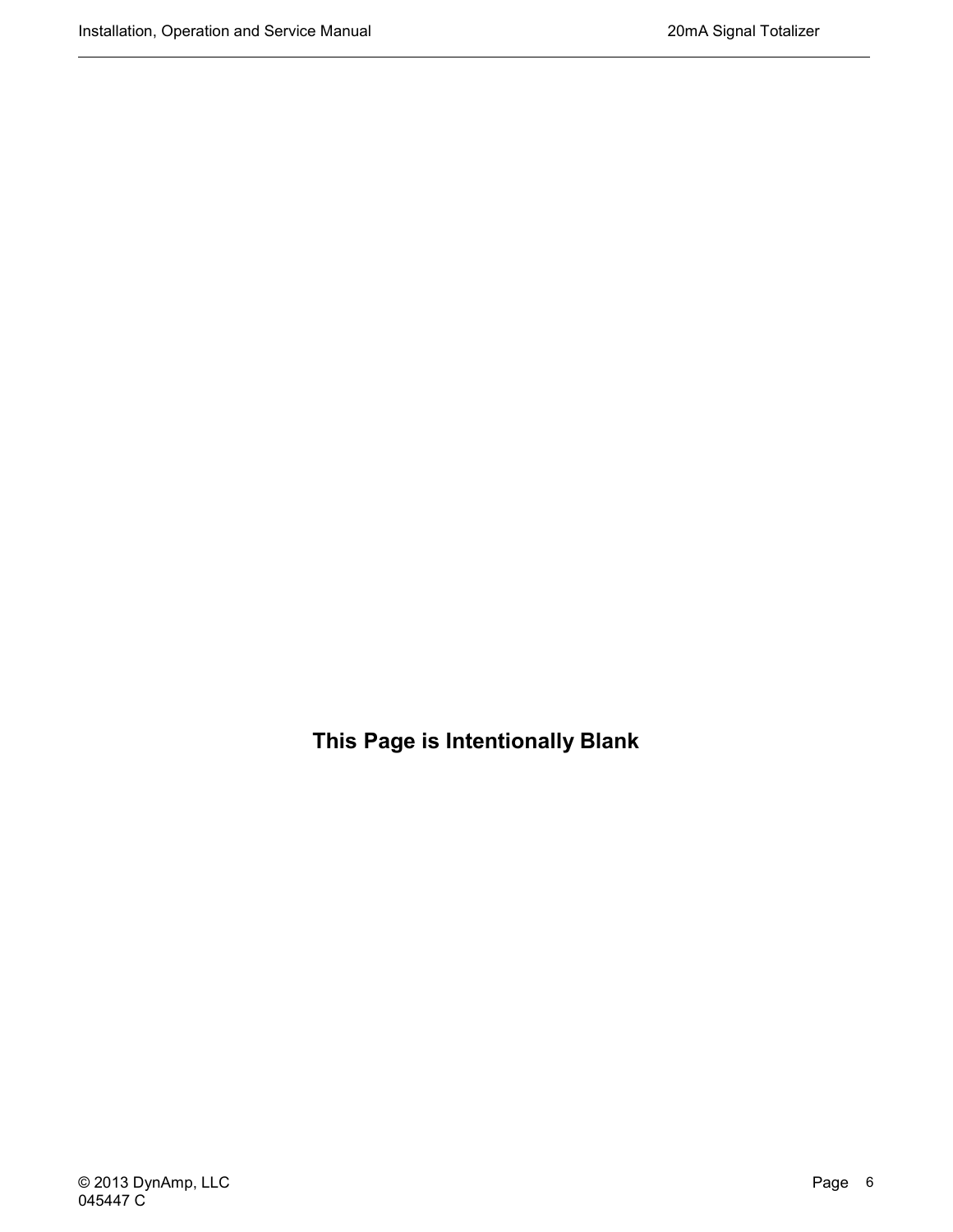## <span id="page-18-0"></span>**4. INSTALLATION**

### <span id="page-18-1"></span>**4.1 HANDLING PRECAUTIONS**

The 20mA Totalizer and/or Shunt Totalizer is intended for use in industrial measurement systems. The totalizer is mounted on a DIN rail. The DIN should be inside an industrial enclosure or control room environment. The totalizer should be handled with the same care as any precision measurement instrument. Personnel involved in the installation should be experienced with equipment of similar form and function, and should also be familiar with the technical terms, warnings, and instructions in this manual, and all plant safety rules, and be able to follow these.

The totalizer should be inspected for shipping damage at the earliest opportunity. Visible damage must be reported to the carrier immediately. Concealed damage (not evident until the system is operated) must be reported to DynAmp, LLC immediately.

#### <span id="page-18-2"></span>**4.2 UNPACKING THE EQUIPMENT**

Before unpacking any equipment, inspect the exterior packaging for visible damage incurred in transit. Remove the outer wrapping or packaging. Check all items against the packaging slip. If damage is suspected during shipping and handling, contact DynAmp, LLC Customer Support.

### <span id="page-18-3"></span>**4.3 GENERAL INSTALLATION CONSIDERATIONS**

There are two sets of terminals designated for connecting to the totalizer output voltage.

The two output signals are connected directly in parallel. The outputs are not galvanically isolated from each another. When both outputs are connected, the user must be sure that the inputs of the equipment being connected to are isolated or floating.

Each totalizer is housed in a DIN rail mount enclosure. All terminal blocks are finger-safe (IP20 rated). The output is custom-scaled to a customer-specified voltage for a given input. The recommended maximum output voltage is 1Volt full-scale. This minimizes the possibility of errors due to self-heating of the precision resistor.

For applications where a higher output voltage is required, a signal isolator/transmitter should be used. To generate the higher output voltage, the totalizer output is connected as the input signal to the transmitter. This output may be scaled for Volts or mA. For more information contact DynAmp regarding:

Item No. 044079 "Isolator, fully Adjust. CE 20-253V AC/DC Supply INPUT: 20mV-200V / 0.1mA – 100mA uni/bipolar OUTPUT: 0-10V / 0-20mA / 4-20mA 1000V Working Voltage (Basic Insulation) 600V In-to-Out & 300V Out-supply Reinforced Insulation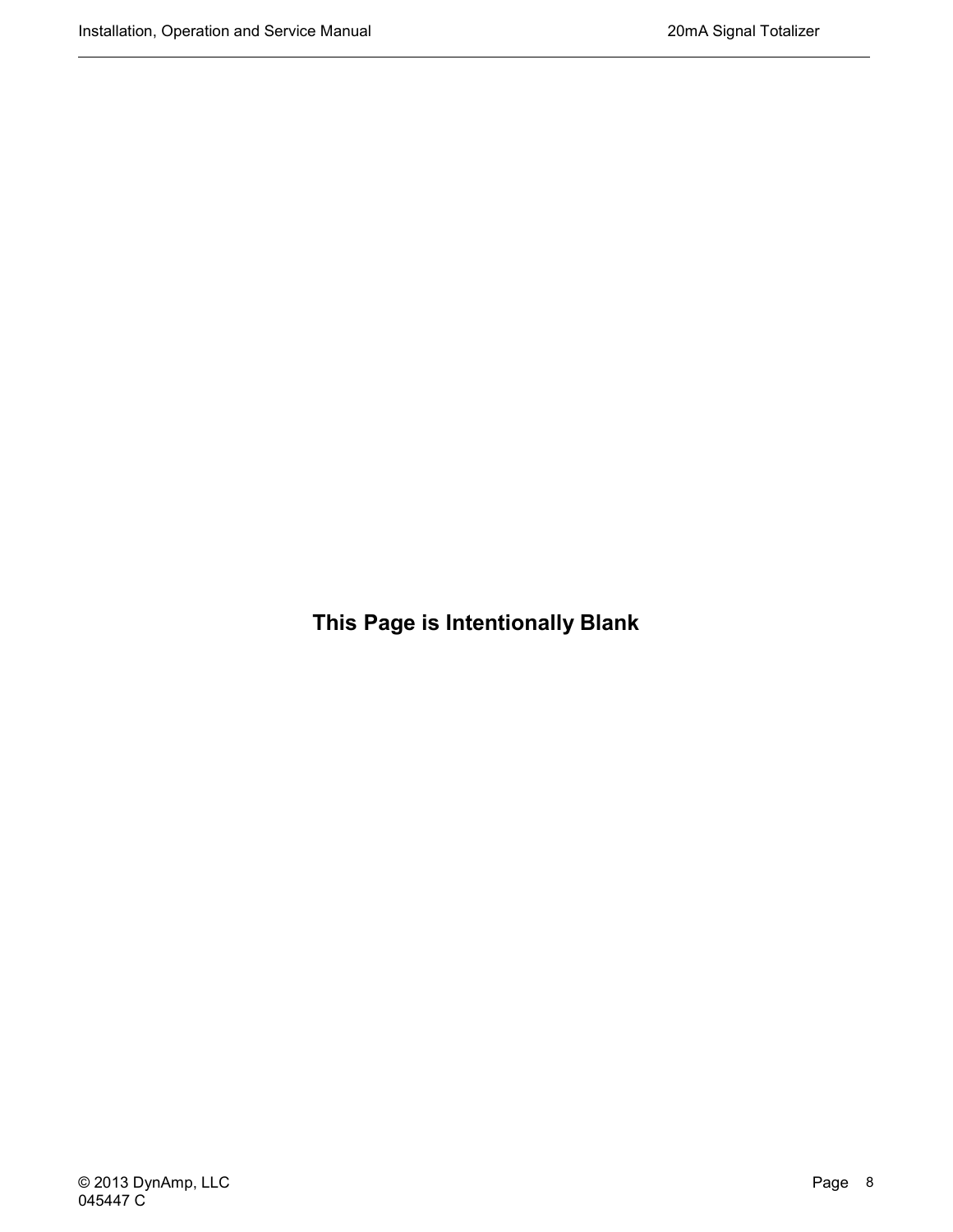# <span id="page-20-0"></span>**5. TROUBLESHOOTING AND SERVICE**

### <span id="page-20-1"></span>**5.1 ROUTINE MAINTENANCE**

As is true with any electronic circuitry, proper maintenance will prolong the service life. DynAmp, LLC recommends the following program be performed at the recommended interval to prevent or detect damage to the System and to ensure continuing reliable performance. Always use appropriate measures to correct any problems found. Following the suggested maintenance may assist in early diagnosis of problem(s) to minimize repairs and down time.

#### <span id="page-20-2"></span>**5.2 CLEANING INSTRUCTIONS**

Dust and dirt may be removed from the totalizer by gently vacuum cleaning the unit.

#### <span id="page-20-3"></span>**5.3 VERIFICATION**

Periodic verification of the key instruments used in modern plants is a requirement of quality assurance programs such as ISO 9000.

#### PERMANENTLY INSTALLED SYSTEM

-Typically 48 months or as required by plant specific programs. The totalizer should be checked if there is an excessive difference between the measurement of the primary measurement system and a secondary (back up) system. Verification should also be performed if any change in the difference between the primary measurement system and secondary system is noted.

-Any time the accuracy or proper operation of a unit or units is in question.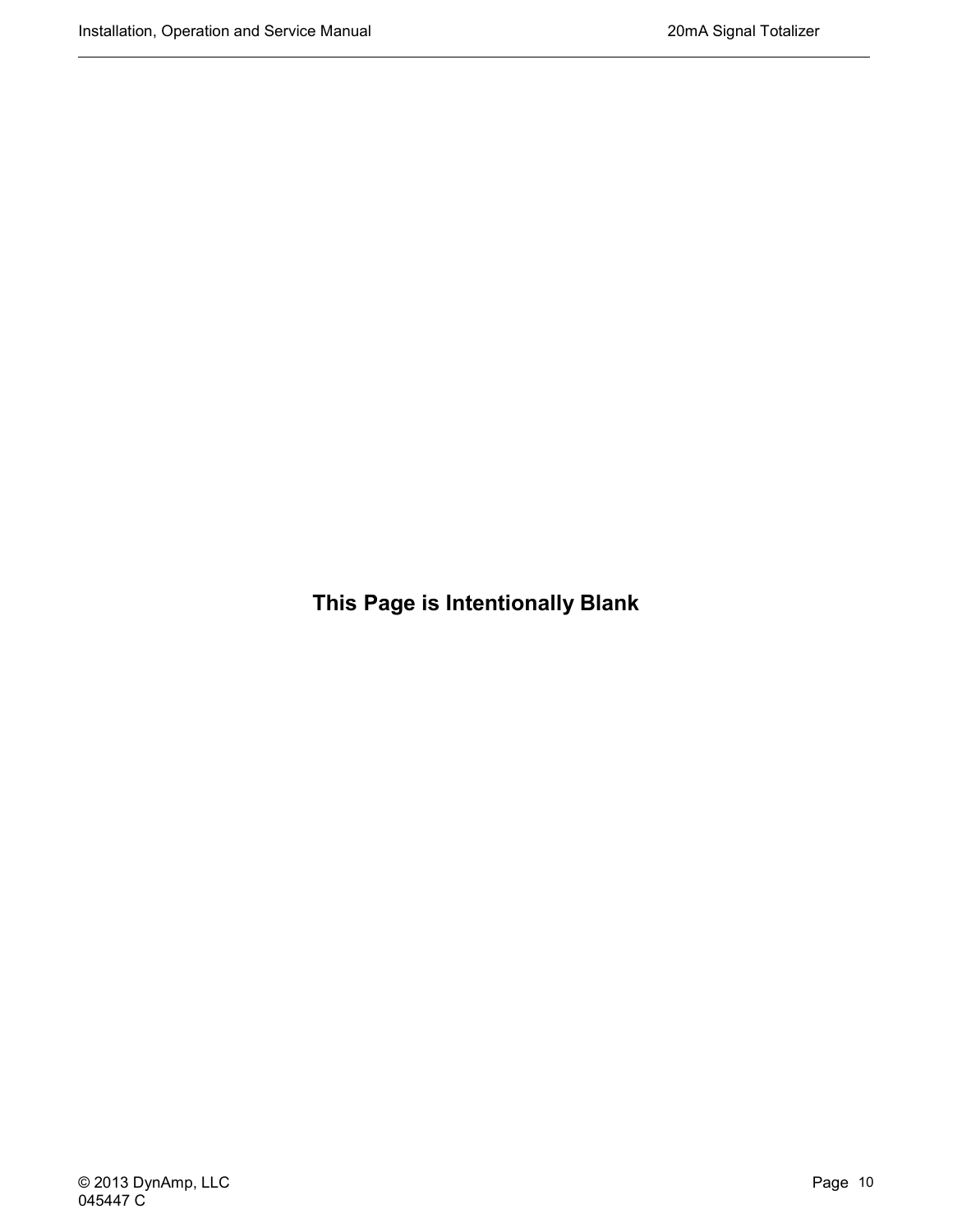## <span id="page-22-0"></span>**6. THEORY OF OPERATION**

The principle of operation is a direct implementation of Ohm's Law :

 The voltage drop across the sensing resistor is proportional to the current flowing through it. In addition, low ohmic value series resistors are added between each current loop positive terminal and the summing junction of the sensing resistor. These resistors prevent interaction between the individual current loop circuits. The series resistors do not affect the measurement.